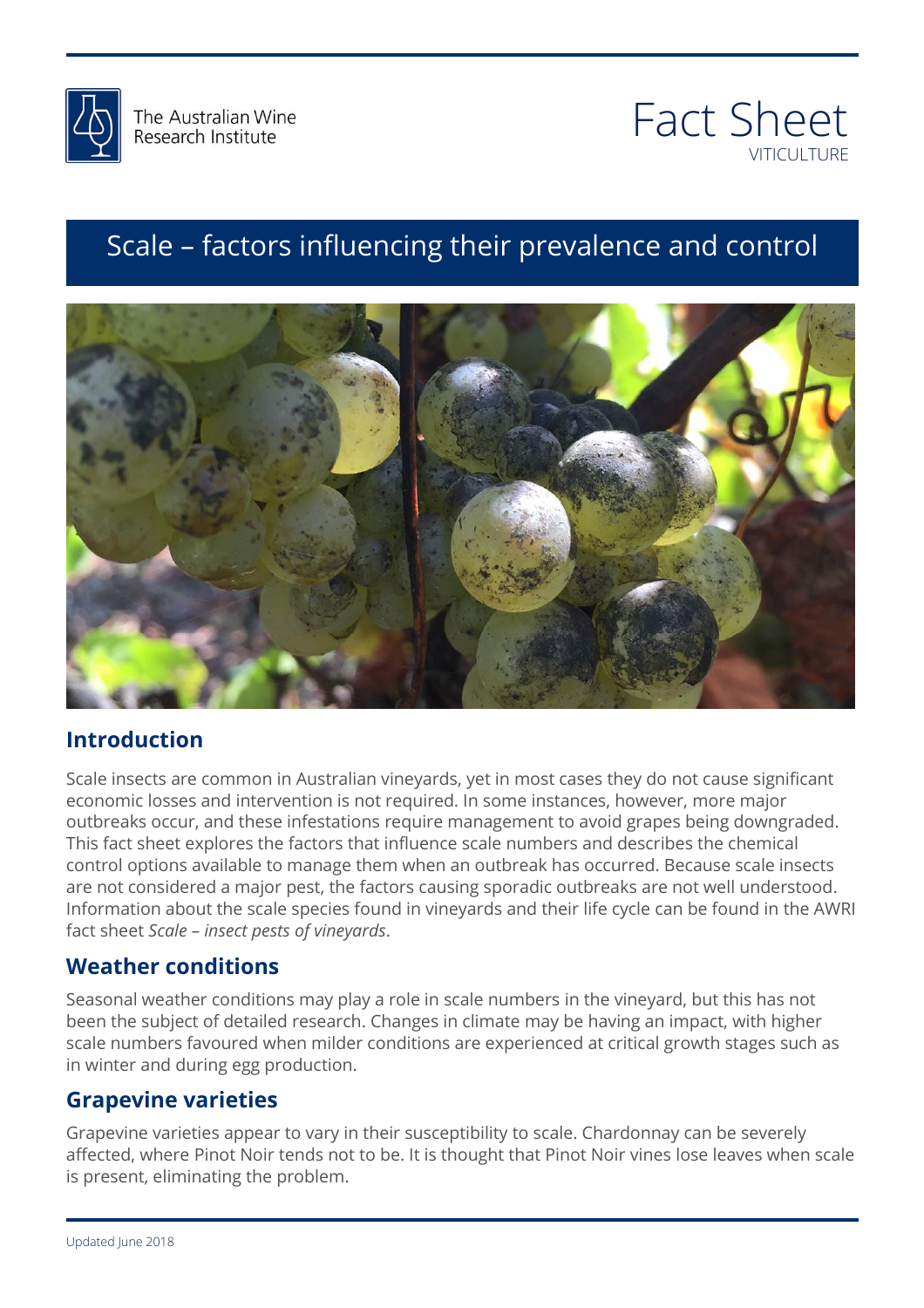

The Australian Wine Research Institute



#### **Natural enemies**

There are many natural enemies of scale found in Australian vineyards, including parasitic wasps, beetles, predatory moth larvae, lacewings and a predatory mite. A healthy population of these predators and parasitoids can prevent scale from reaching epidemic proportions. Actions that favour a healthy predator population include providing a habitat for their food and shelter and minimising the use of pesticides known to be toxic to beneficial insects.

Poorly timed and/or widespread use of broad-spectrum insecticides can disrupt ecosystem balance, but some beneficial insects can also be susceptible to the use of some commonly used fungicides such as mancozeb and sulfur.



Examples of beneficial insects in the vineyard – green lacewing adult (left) and larvae (right). Photos courtesy: Mary Retallack.<br>.

## **Chemical control options**

**Chemical control options**<br>When scale numbers are high or sooty mould has caused an economic loss in the previous season, it may be necessary to use pesticides to bring the scale numbers under control. Table 1 lists the<br>active constituents registered for scale control or suppression. active constituents registered for scale control or suppression.

To minimise disruption to the beneficial insects present in the vineyard, a chemical application that<br>targets areas where a scale problem was noted in the previous season is preferable to a whole of<br>vineyard approach. It i To minimise disruption to the beneficial insects present in the vineyard, a chemical application that vineyard approach. It is recommended to apply targeted sprays during dormancy using active constituents that are least toxic to beneficial insects.

constituents that are least toxic to benencial insects.<br>The use of winter or summer mineral oil during vine dormancy is likely to have the least impact on beneficial insects. Spot-spraying areas where scale was observed last season is preferred to broadscale applications. The oil must smother the scale and requires thorough coverage of the cordon and canes. This is best achieved after pruning and if possible should be applied when scale are moving from under bark. As the oil is toxic to green tissue, it should not be used after growth stage E-L 2, when bud scales start to open.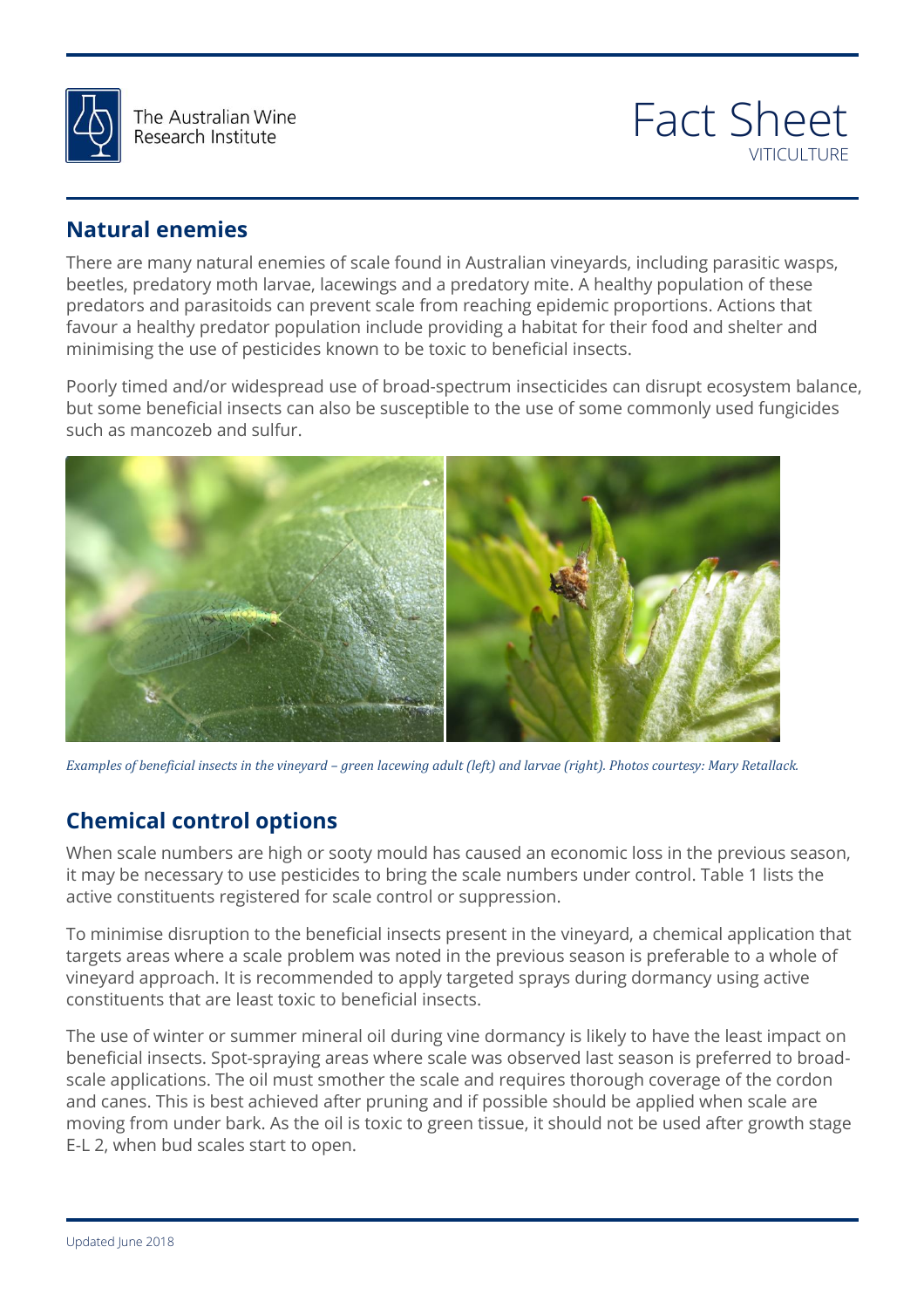

If monitoring indicates that the oil spray was not able to adequately control the population, a suppression agent may be required. Spriotetramat is registered for suppression of scale only and is not expected to provide a high level of control where scale infestation is severe. Used in a program that includes a dormancy spray with mineral oil, Spriotetramat may be sufficient to control the problem without the use of broad-spectrum insecticides.

If monitoring indicates that the mineral oil + Spriotetramat combination has not achieved sufficient scale control, three broad spectrum insecticides are registered for use. It is recommended that growers use these insecticides as targeted sprays and seek approval from their winery or grape purchaser before use.

*Table 1: Active constituents registered for use against scale insects in Australia, the label and export wine withholding period (WHP) and comments on their use. Growers should always follow label directions and contact their winery/grape purchaser to find out if they have any specific chemical recommendations.* 

| any specific chemical recommendations. |                                             |                                                                                                                |                                                                                                                                                                                                                                                                                            |
|----------------------------------------|---------------------------------------------|----------------------------------------------------------------------------------------------------------------|--------------------------------------------------------------------------------------------------------------------------------------------------------------------------------------------------------------------------------------------------------------------------------------------|
| <b>Active constituent</b>              | <b>Label</b><br>withholding<br>period (WHP) | <b>WHP</b> for<br>export wine                                                                                  | <b>Comments</b>                                                                                                                                                                                                                                                                            |
| Paraffinic oil<br>Petroleum oil        | Dormancy<br>application                     | Dormancy<br>application                                                                                        | Summer and winter oils are toxic to<br>green tissue on vines and should only<br>applied during full dormancy. They<br>work by suffocating the scale, so<br>thorough coverage of the crown,<br>cordons and spurs provides the best<br>results.                                              |
| Spirotetramat<br>(suppression only)    | 4 weeks before<br>harvest                   | E-L 18,<br>14 leaves<br>separated;<br>flower caps<br>still in place,<br>but cap colour<br>fading from<br>green | Monitor crops following budburst and<br>commence applications at the onset<br>of crawler emergence.<br>Foliage is required to take up the<br>chemical so do not apply prior to E-L<br>13. Continue to monitor crops and<br>apply a second application 21 to 28<br>days later if necessary. |
| Broad-spectrum<br>insecticides:        |                                             | Contact your<br>winery/grape<br>purchaser                                                                      | Some chlorpyrifos products are<br>registered for use at lower rates<br>when mixed with winter oils and                                                                                                                                                                                     |
| * chlorpyrifos                         | 2 weeks before<br>harvest                   | prior to<br>application.                                                                                       | applied during full dormancy.<br>Spot-spray where possible to                                                                                                                                                                                                                              |
| * maldison/malathion                   | 3 days before<br>harvest<br>2 weeks before  | Use no later<br>than 80%<br>capfall.                                                                           | minimise the impact on other<br>species. Time sprays to coincide with<br>scale emergence if beneficial insect<br>numbers are low.                                                                                                                                                          |
| * methidathion                         | harvest                                     |                                                                                                                |                                                                                                                                                                                                                                                                                            |